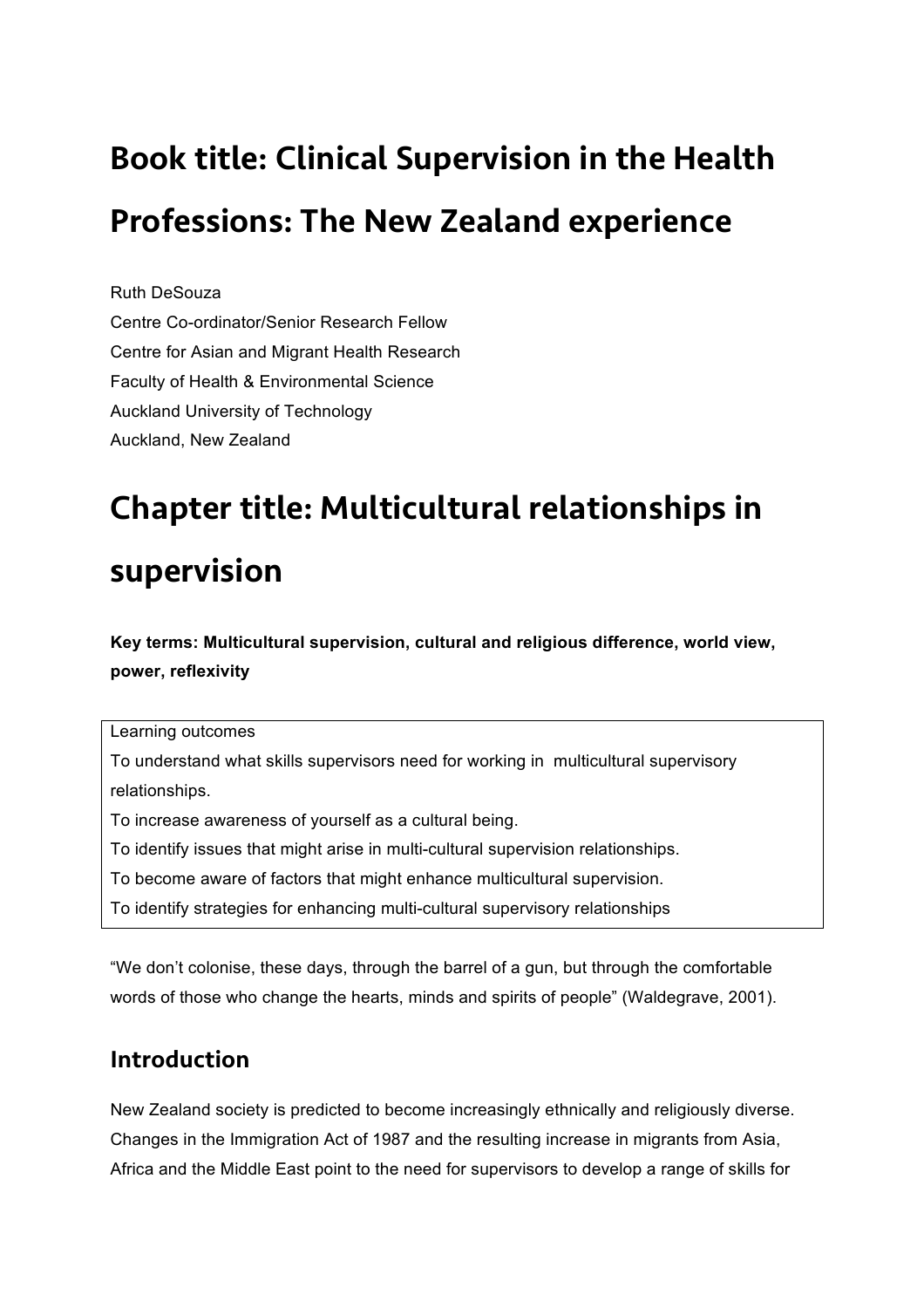working with supervisees who are culturally diverse, and in turn have culturally diverse clients. Additionally supervisors themselves are increasingly likely to come from ethnic<sup>1</sup> groups. What this means for supervision and supervisory skills is discussed in this chapter going beyond a focus on the intra-psychic to the culturally diverse relationships between client, supervisee and supervisor. This chapter focuses on diasporic ethno-religious communities, an umbrella term used to include people who have a migration history that is inter-generational. It sets out to provide an overview of cultural issues that influence clinical supervision in New Zealand. I am myself a migrant to Aotearoa/New Zealand and approach this chapter as both a cultural and professional insider and outsider.

The chapter begins with an overview of the changing demographics of New Zealand and suggests that this needs to be considered in the context of supervision relationships. It is suggested that practice needs to expand in the absence of policy. A framework is presented that puts diversity at the centre of practice, and practitioners are encouraged to have conversations about worldview and culture throughout the supervision relationship. Finally strategies for working with difference in supervision are discussed. The culture of the supervisor and supervisee are both addressed rather than focussing purely on the supervisor in order to acknowledge a strengths-based process and collaborative power sharing.

### What is culture?

My view of culture is that it is dynamic and fluid, not static and fixed. Culture is not simple and one dimensional, it is a way of making sense with and through others in dialogue. My aim in this chapter is to break down boundaries rather than fixing borders that compartmentalise and separate groups. I want to recognise and support cultural and religious differences but not fis them in permanent and concretised ways that leave no further room for people to move (Sreberny, 2005). We all have multiple social identities and these are brought into the supervision process whether by supervisee and supervisor (and by definition the client (Hird, Cavalieri, Dulko, Felice, & Ho, 2001). These identities ormultiplexity (Akamatsu, 1998) can be used, not used, highlighted and minimised depending on the situation and these have consequences for the quality of supervision. A further caution is that I don't claim to speak for all. I am speaking as a trans-national with many diasporic attachments and multiple identities rather than a single minority position. I am aware that all labels have their own "genealogy and politics" (Creese & Dowling, 2001, p.4). Yet I hope by

 $<sup>1</sup>$  Although everyone has an ethnic identity, in New Zealand policy the term refers to people who are neither</sup> Pākehā, Maori or Pacific peoples.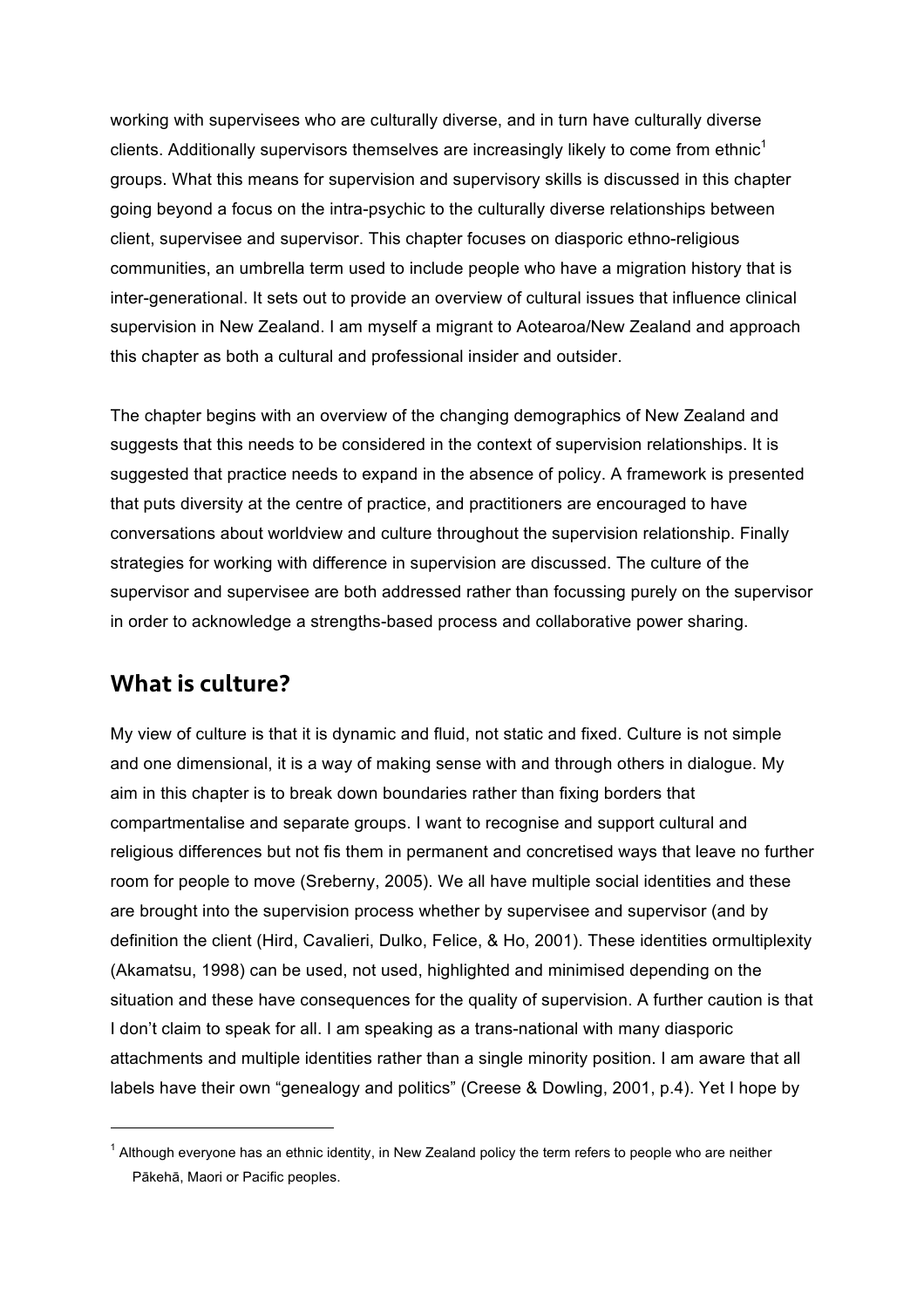talking about ethnic communities we can widen the discussion and conversation from speaking about migrants to also consider long term settled communities who have lived in Aotearoa/New Zealand for multiple generations, such as the Chinese, Jewish and Indian communities but who are dispersed from their original homeland. I use the term carefully while recognising that any label can assume essentialism and homogeneity and can obscure complex differences. Furthermore, within this group peoples' experiences may be shaped by differences in class, culture, language, migration and radicalisation (Creese & Dowling, 2001).

## The place of ethnic communities in NZ

The 2001 Census (Statistics New Zealand, 2002) found that the New Zealand population consisted of people who identified as:

- European 79%
- Māori 15%
- Pacific 7%
- Asian 7%
- Arab, Iranian, Iraqi, African were also significant

Almost 1 in 5 New Zealand residents were born overseas which rises to 1 in 3 in Auckland, the main countries of birth for New Zealand residents are England, Australia and Samoa. For those who are good at maths, you'll notice that the total comes to more than 100% because people can select and claim multiple ethnicities. For the first time the population of Asian peoples was greater than Pacific peoples, having more than doubled between 1991 and 2001. In looking at our most diverse area, the Auckland region, 1 in 8 people are Asian, 1 in 8 Pacific and 1 in 10 Mäori. It doesn't end there though, the fastest growing ethnic groups were Korean, Arab, Croat, Iraqi, South African and Russian, while the greatest increase in counts of overseas birthplaces between 1996-2001 were China, South Africa, India, Fiji and Korea.. Linguistic and religious diversity were also a hallmark of the Census of 2001 which noted a 20% increase in the number of multilingual people and an increase in people whose religion was non-Christian, including Hindu 56%, Buddhist 48% and Islam 74% .

This trend of growing diversity is expected to continue with projections for 2021 showing that there will be:

Relatively fewer Europeans – only increasing by 1%

- More Maori increasing by 28%
- More Pacific People increasing by 58%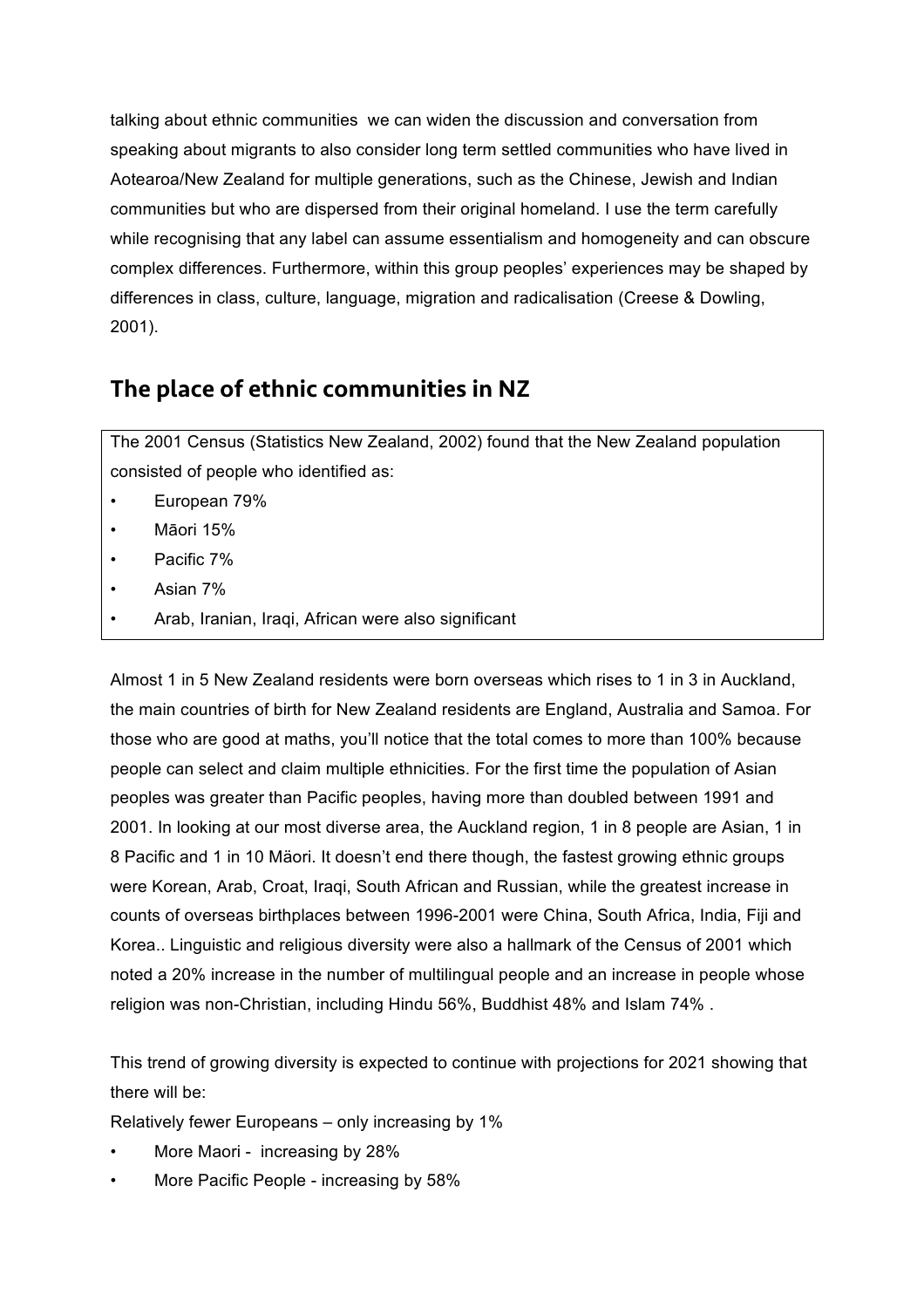#### • More Asians - increasing by 122%

Despite this significant shift in our ethnic make-up, New Zealand has yet to encompass multiculturalism as a social policy framework, which Bartley and Spoonley (2004) attribute to the fact that our migration source countries have been derived from the United Kingdom and Ireland, which in turn have shaped the development of activities and concerns (which Bartley and Spoonley call racist and Anglocentric assumptions of a colonial New Zealand ) and when the time did come to explore issues regarding nation and nationality this coincided with a rise in indigenous concerns and the Treaty. Thus while countries such as Canada and Australia were developing multicultural policies, New Zealand was debating issues of indigeneity and the relationship with tangata whenua. New Zealand has yet to develop a locally relevant response to cultural diversity (multiculturalism) that complements or expands on the bicultural (Māori and Pākehā) and Treaty of Waitangi initiatives that have occurred (Bartley & Spoonley, 2004). This is reflected in the paucity of local literature on supervision in multicultural relationships.

### Purpose of supervision

Supervision provides a powerful learning environment that helps in the maintenance of integrity and is therefore a critical factor in practitioner development for learning to work with diversity. Freshwater (2005, p109) suggests that supervision provides a space for the "preservation or restoration of integrity in caring" and as such a supervisor needs to have integrity themselves. Supervision provides us with an opportunity to look at ourselves and resource ourselves so that we can then re-engage with our work in new ways, with new knowledge and skills and strategies. This revitalising quality of supervision allows us to then return to our work refreshed. With the impact of neoliberal policy and increasing demands for quality and outcomes, the importance of having someplace to replenish ourselves takes on new urgency. Nowhere is this more apt than in working with people of diverse cultures, where policy has not kept up with practice so that few of us are resourced for working with difference in time stretched, resource poor systems. Supervision is one of the most powerful and intimate of learning environments and as such it needs to be a safe one, so that the work of learning can take place and enhance the delivery of care and support. The supervision experience can be a powerful facilitator of the development of knowledge and skills that meets the therapeutic needs of diverse groups. With our changing demographics, supervision needs to be more inclusive, not just in terms of working with diversity but also regarding worldviews from different locations and positions.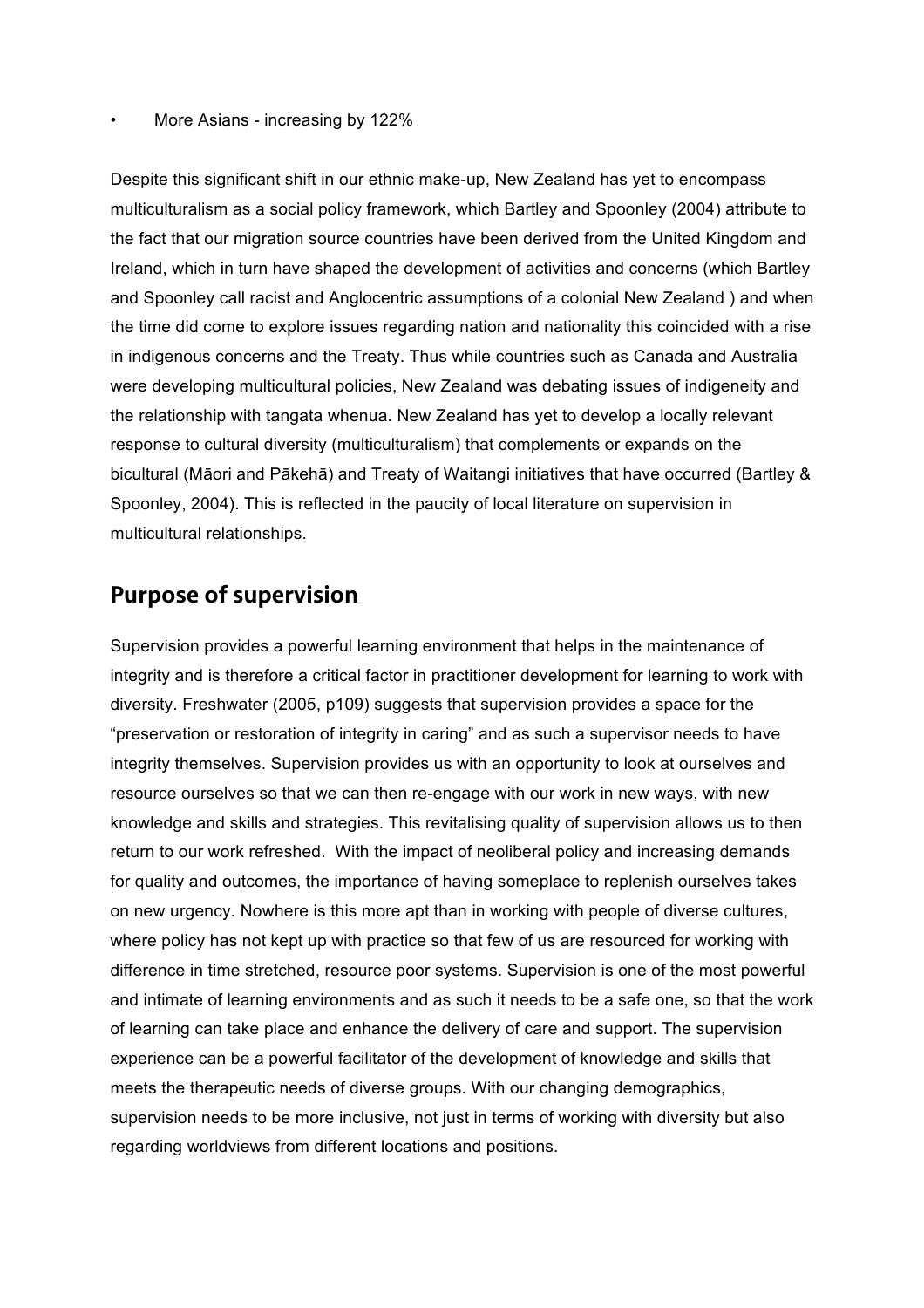## What does culture have to do with supervision?

According to Espin (1997, p.445), when migrants "cross borders they also cross emotional and behavioural boundaries. Becoming a member of a new society stretches the boundaries of what is possible because one's life and roles change, and with them, identities change as well. Boundaries are crossed when new identities and roles are incorporated into life." This border crossing can also involve trauma related to migration and the psychic spilt that results (Mohamed & Smith, 1999). I suggest that this crossing of borders happens often to people from ethnic communities who come from outside the dominant culture with its' dominant institutions and worldviews. I would like to propose that a transcendent or multicultural view of culture in supervision is incorporated rather than a universalist or particularist view. With a universalist approach, the importance of culture is minimised and differences put down as individual. While a particularist approach puts all difference down to culture. A transcendent view or multicultural perspective balances the both (Ryde, 2000).

## Some key assumptions

There are some assumptions that I have about the role of supervisors as I reflect on working with diversity. That strengths need to shape our practice particularly as difference is often translated into deficit. Racism and power issues must be addressed otherwise the supervisor can be at risk of reinforcing societal prescriptions and finally that we must be cognisant of our own multiple social identities which privilege or disadvantage. These assumptions are discussed in more detail in the following section:

#### Strengths based approaches

Having a workforce that is culturally competent is becoming more important as our society become increasingly diverse. Thomas and Davis (2005, p.190) advocate for strengths based approaches that are "respectful, hopeful and solution focused as opposed to deficit focused, problem-solving processes". Furthermore, relationships that are based in 'power with' rather than 'power over' are emphasised as supervision has the potential to replicate power imbalances in society (Kane, 2001). Bottomley (1991) considers the focus on problems and lack of acknowledgment of assets of migrants (or ethnic communities) is due to Eurocentricity, monoculturalism and an inability to cope with complexity that is prevalent within mainstream organisations. Consequently, Bottomley argues that the accounts of the purported problems within migrant communities (for example, arranged marriages) can be more oppressive than those actually experienced by minorities themselves. These views correspond closely with the general ways in which migrants are viewed in the New Zealand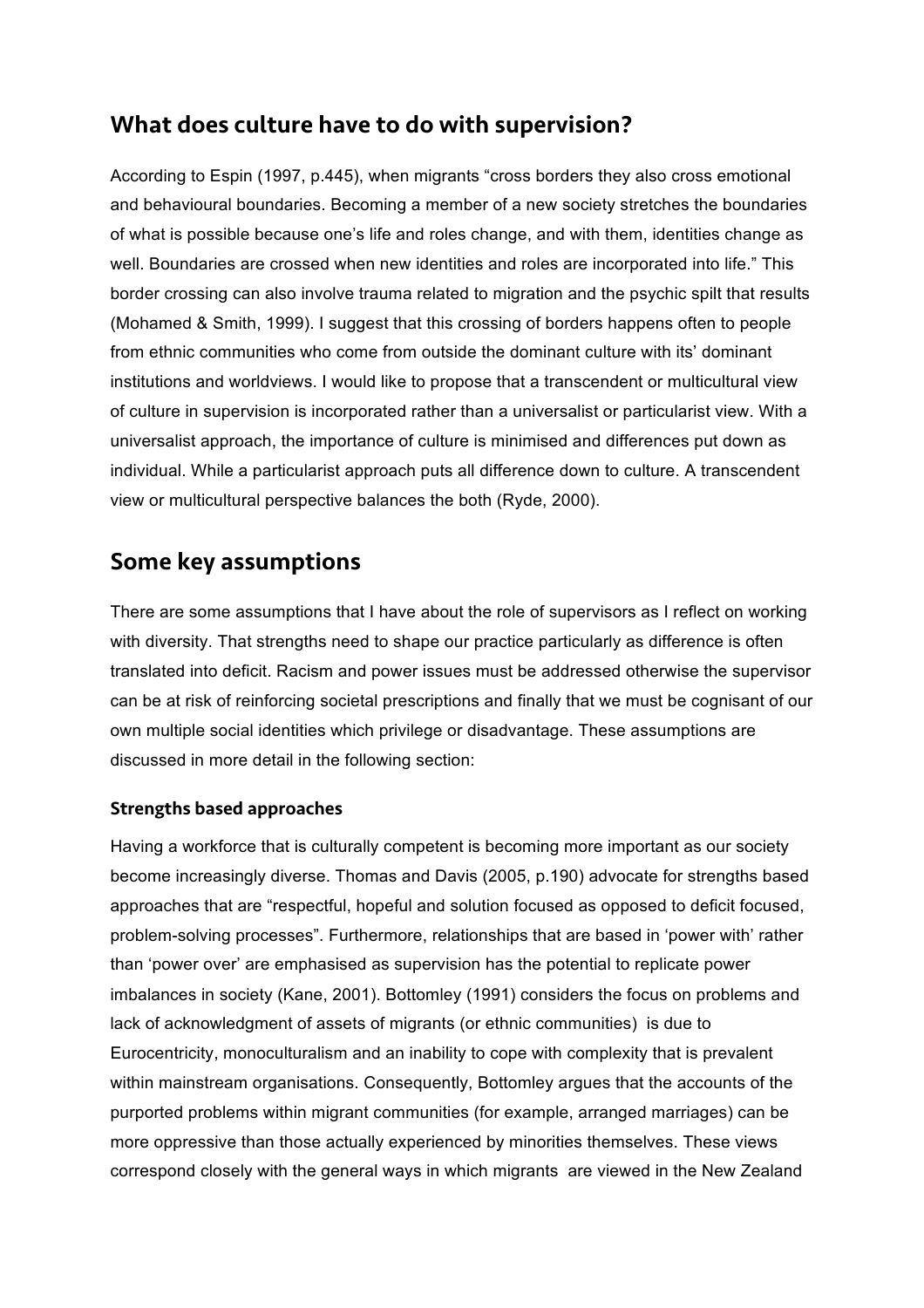media for example. Often migrants are not seen as achievers and innovators (Ip & Lever-Tracy, 1999), in fact they are more likely to be seen as problems, weak passive victims, unskilled and unable to defend themselves against being exploited (Bottomley, 1994). Frequently challenges that face migrants in the relocation process are individualised rather than being viewed in their social context.

#### Addressing power issues

According to Font, Vecchio and Almeida (1998, p.85), "most psychotherapeutic approaches involve conversations in which societally mandated hierarchies of power are rarely mentioned and even more rarely challenged." It is even more likely that the supervisor will actively enforce societal prescriptions in a multitude of ways. Hierarchies of power are desgned to maintain the privilege of dominant groups, as long as this is not verbalised it cannot be challenged (Mohamed & Smith, 1999). It is important that the supervisor is aware of the power and authority that come with the role; this is further complicated by the power dynamics when the supervisor is a member of the dominant culture who can control the supervisory process by ignoring alternative cultural perspectives by applying a Eurocentric approach and pathologising any different world view. Therefore, it is the supervisors responsibility to raise and maintain issues related to culture (Hird et al., 2001).

#### Acknowledge own multiplexity and privilege

The multiple social identities that all people have are context-dependent, in one context we might be privileged and another disadvantaged. Supervisors and supervisees have a pivotal role in shaping the supervision/helping encounter through the theoretical, ontological, personal and cultural frameworks that they hold as well as their positioning in society. If this privilege is acknowledged the chances of a positive supervisory relationship are high. Supervision encompasses a complex set of relationships that go beyond the supervisee/supervisor relationship. There are also relationships between client-supervisee, supervisee-supervisor and client-supervisor. If one of the goals of supervision is to empower and liberate, the supervisory relationship become even more critical in particular as " a close examination of institutions and a rethinking of values and relationships" is required (Kane, 2001, p.297). In the case of Aotearoa New Zealand which has had a strong focus on the obligations underpinned by the Treaty of Waitangi/Te Tiriti, there is a need to widen this emphasis to practice that is anti-oppressive.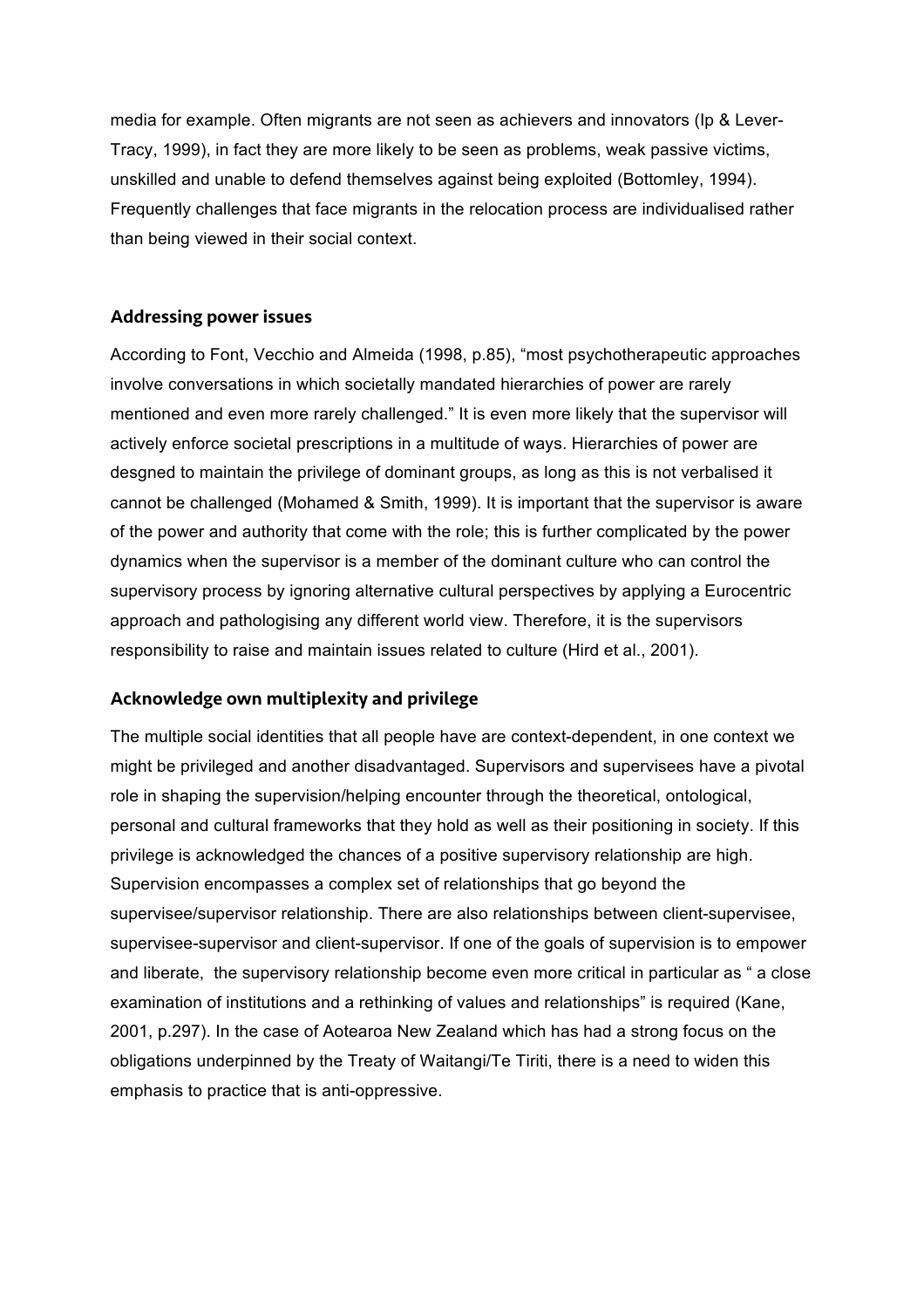#### Tackle racism

It is important to consider racism when discussing clinical supervision and working with difference. Mohamed and Smith (1999) suggest that racism employs one of the psyche's most primitive defence mechanisms, the unconscious process of splitting and projection. The impact of racism is debilitating and inhibits a sense of positive identity and well-being for the black person. Examining racism within the context of object relations theory, where Blackness represents the bad object and white people project their own hostility onto Black people in order to preserve their sense of goodness. The black object in the outside world is the disowned parts of the white self. Mohamed and Smith claim that the mechanism of racism is essentially a phenomenon of mass splitting and projection by white people. Managing idealisation and denigration which are defences which manifest in the transference relationship is important. Building in culturally safe practice is also a vital strategy for tackling racism, however, the concept of cultural safety has tended to focus on just the relationships between Pākehā and Māori, and need to be expanded to ethnic communities (R. DeSouza, 2004), Pacific peoples, and other marginalised communities (Giddings, 2005).

#### The importance of reflexivity

Supervisors and supervisees need to locate themselves carefully through reflexivity in order to convey an awareness of how their presence affects both the process and outcome of supervision and /or their work with clients. Supervisors need to acknowledge the power differences and their positioning as an expert knower, who has had the task of drawing together and reshaping or synthesising the conceptualising of supervisees. Furthermore, supervisors need to develop practical and realistic ways of supporting those whose are culturally different and avoid projecting our own cultural expectations under the guise of therapeutic interventions(Wright, 1991). This can be done by developing competence through reading, further study, developing relationships with diverse people, peer supervision, consultation and continuing professional development.

## Working with diversity

Diversity needs to be something that forms the foundation of our practice with people rather than something that is done when everything else has been addressed. In acknowledging diversity in the supervision relationship, typically there are three phases that the supervision relationship progresses through. In each of these phases from beginning, through maintenance and to termination phases, culture shapes the interactions between the supervisor, supervisee and client and informs their worldview. The following section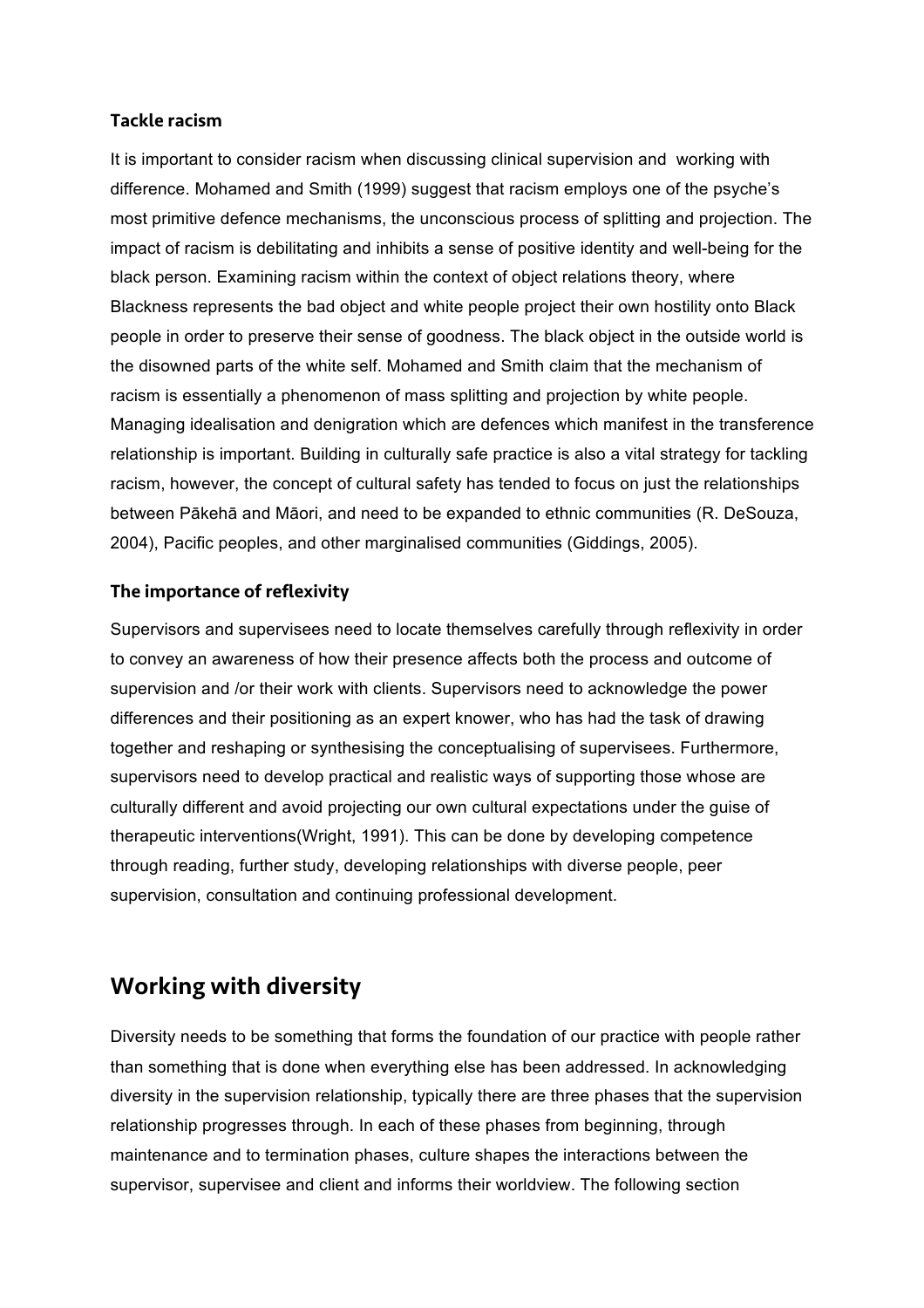demonstrates what typically occurs in these phases with diversity being central to every supervision relationship.

#### The beginning phase

In the first phase, the beginning phase the relationship is clarified. Here it is important to acknowledge and discuss different assumptions, values, communication styles, ways of working towards goals and beliefs and to explore how these inform the way in which clients are conceptualised and how these shape the world views of supervisor and supervisee. If this is not negotiated then the dominant culture and disciplinary values are the default as the framework in which the relationship will be conducted which has an impact on the minority client (see later on and may result in feelings of disempowerment and lack of trust) (Hird et al., 2001). Furthermore, the sooner this discussion is had the better even though many supervisors are reluctant to discuss the impact of culture as they either don't see it as relevant (universalist view) or don't want to look ignorant or because they feel unprepared for working with difference. Persevering means that supervision occurs within a more complete cultural context (Hird et al., 2001) and Mohamed and Smith (1999)suggest that the responsibility of bringing up issues of difference and race lie with the therapist/supervisor. The first phase also involves contracting, supporting teaching interventions, developing competencies and treatment plans and closely mirrors the beginning phases of a therapeutic relationship, where the therapist/supervisor is initially being seen as all knowing. Having a discussion about culture at this stage can lead into an important dialogue about how the supervisee then works with clients who are culturally different and potentially opens up a parallel process where the supervisor/supervisee can model appropriate behaviour for discussing cultural issues.

The beginning sessions are important to develop mutual understanding, develop rapport, clarify expectations and roles, anticipate barriers and get to know each other (Garrett et al., 2001). At this point matching by ethnicity might be an option, although this can also be problematic (Ruth DeSouza, 1996). It is important that the supervisor develop a sense of reciprocity and mutual respect and makes explicit what they don't know about the supervisee's identities and vice versa.

Questions about culture to facilitate discussion (adapted from Hird et al., 2001)

How does your world view influence your expectations and goals for your work with clients and with supervision?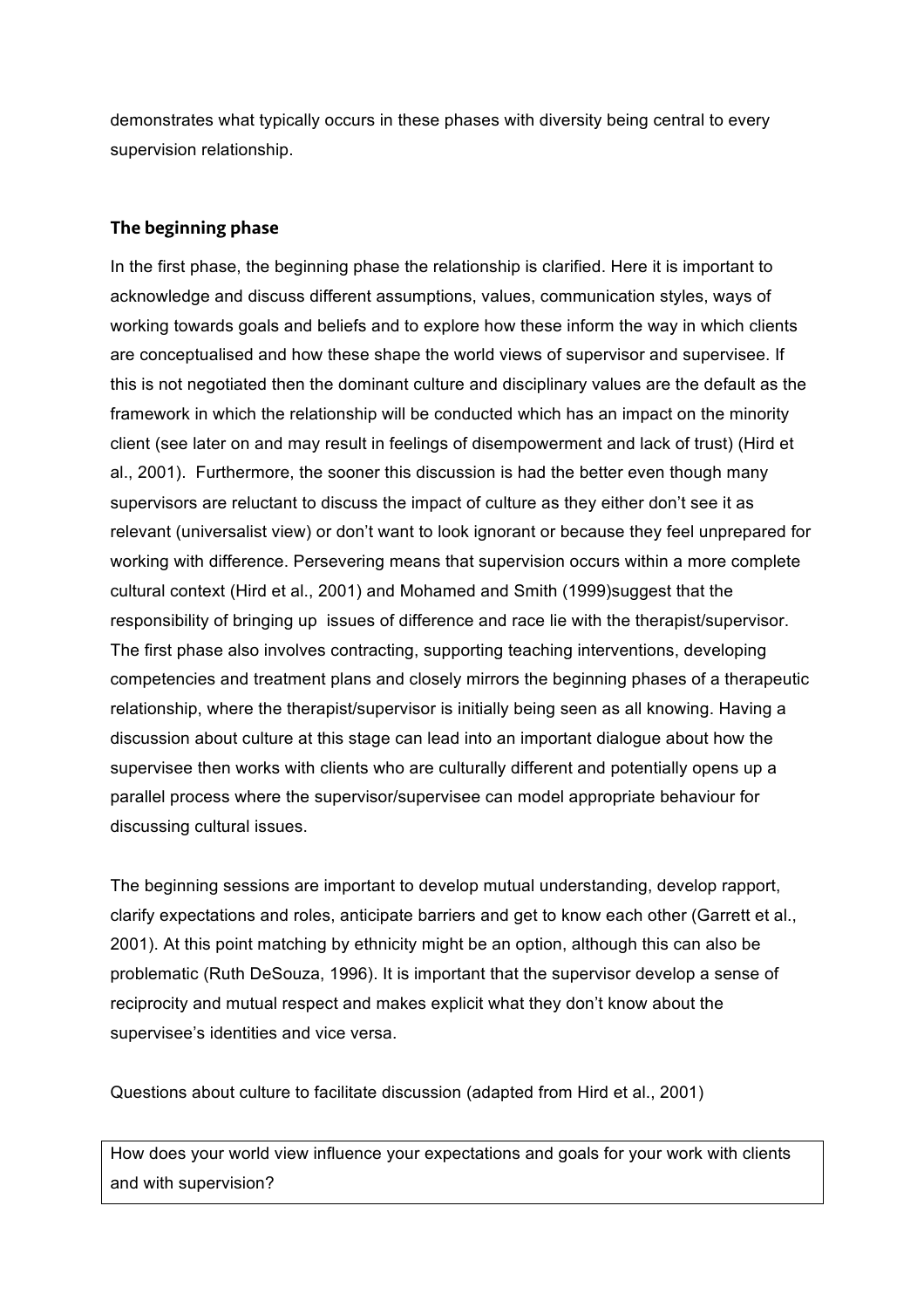What assumptions do you make about clients based on your world view and cultural values? How do you feel about the ethnicity of your clients? What is your ethnicity, culture made up of? What values based on your multiple identities shape your approach to supervision What struggles and challenges do you have as you work with culturally diverse clients?

#### Mature phase

In this phase the supervisee becoming more empowered and the supervisor loses some of their power. The relationship becomes increasingly individual in nature with social bonding and the development of skills of case conceptualisation, increased self-confidence and selfefficacy, confronting personal issues in terms of professional performance and in particular integrating bot personal and professional identities (Gardner, 2002). It is important that the discussions around culture continue (Hird et al., 2001) and that learning is built on as the conceptualisation of the problems and potential solutions will be influenced by culture.

#### Terminating phase

In this phase, the supervisee begins to understand connections between theory and practice in relation to particular clients and becomes increasingly independent from the supervisor. At this point it is useful to review what has been achieved and recap the changes that have been made, in particular to the identity of both supervisor and supervisee and review how personal and professional identities have been integrated.

## **Strategies**

The following intra- and inter-personal strategies can be used for working multi-culturally as either a supervisors or supervisees:

- Develop the capacity to respond to cultural issues that engender comfort and safety so future discussions can occur (Hird et al., 2001)
- Develop the capacity to be reflexive and examine your own privilege (Divac & Heaphy, 2005; McIntosh, 1990, 1993)
- Don't assume that one size fits all, avoid being formulaic and universalist in your approaches
- Develop an open mind, suspend your assumptions and judgements (Thomas & Davis, 2005)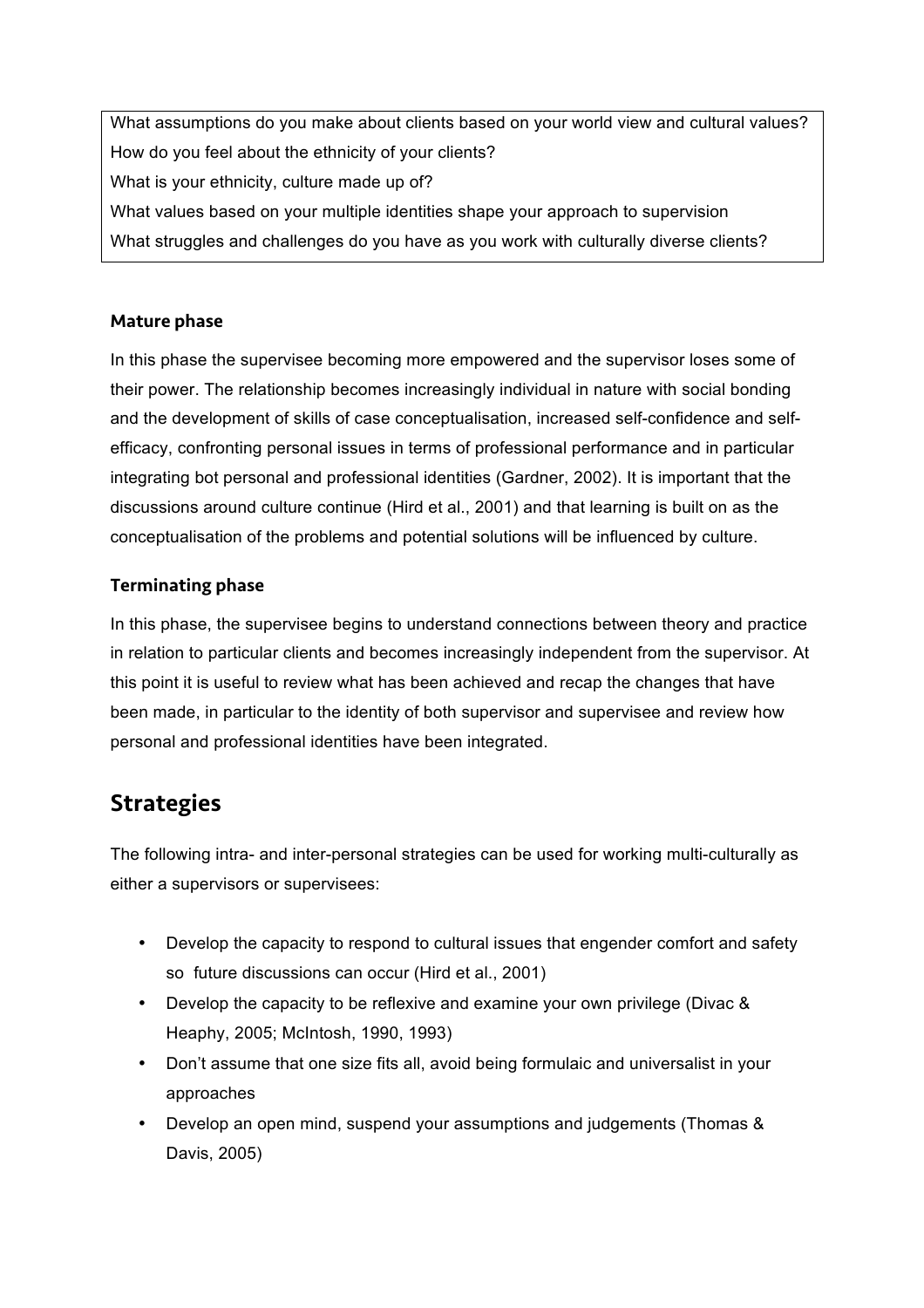- Examine your own biases about culture, your own personal values, cultural experiences and stereotypes.
- Become aware of your own power and positioning (or multiplexity) and your own racist conditioning.
- Dialogue across difference, be reflexive and watch relativism and collusion (being afraid to challenge)
- Create safety (Mohamed & Smith, 1999)
- Acknowledge that there are different ways of dealing with problems
- Don't deny the experience of racism even if it is beyond your own experience
- Work through your own issues about race and guilt and ability for working with difference (Mohamed & Smith, 1999)
- Work through your own internalised negative views concerning your own culture (viewed as second rate)
- Become aware of your own reactions to culturally diverse clients/supervisors/supervisees and in turn consider how your own culture might be perceived

Also become aware of the bigger picture – the systemic issues and societal assumptions. Participate in multicultural activities, including post-graduate coursework; clinical experience with diverse clients; participating in multicultural organizations; attending professional workshops and conferences that emphasise multicultural competence; and identifying 'experts' who can provide supervision and consultation regarding ethnic issues. Even though the supervisor is from a non-dominant group they are still acting symbolically from a dominant position (Garrett et al., 2001). Being an ethnically diverse supervisor with insider or emic status might not minimise or prevent the supervisor colluding with the dominant group either, particularly if the supervisor is working within a Eurocentric paradigm.

## Conclusion

In this chapter I have argued for supervisors to develop skills for working in multicultural relationships with the changing demographics of New Zealand providing a driver for the expansion of current practice in clinical supervision. I have provided a fluid definition of culture and suggested a framework for practice that is strengths-based, that involves power sharing and considers the issue of multiplexity and privilege, that expands on cultural safety and has as it's bedrock reflexivity. It is recommended that the phases of supervision can incorporate discussions of the importance of culture and world view and finally strategies for both supervisor and supervisee are advocated.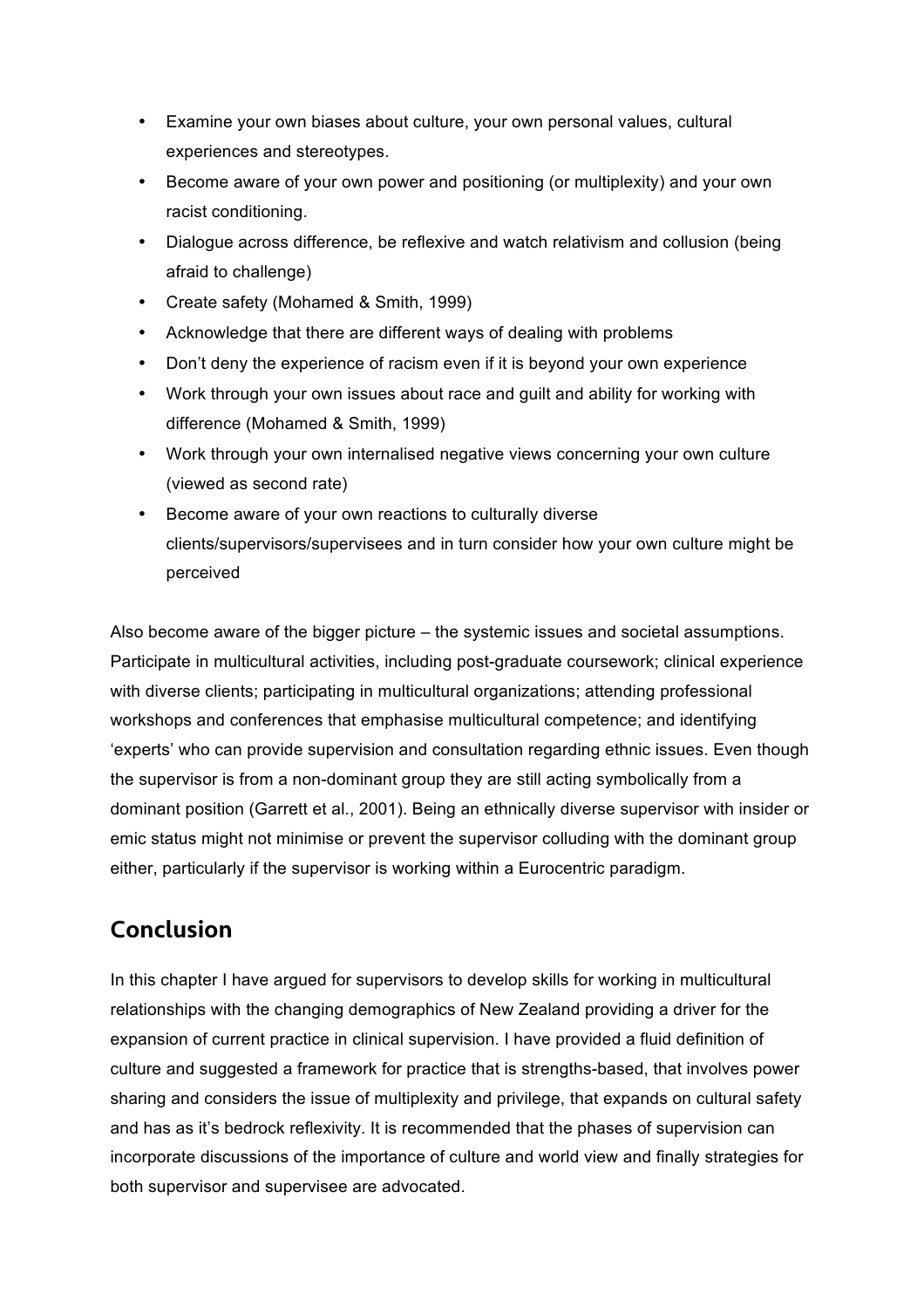## References

- Akamatsu, M. N. (1998). The talking oppression blues: Including the experience of power/powerlessness in the teaching of cultural sensitivity. In M. McGoldrick (Ed.), *Re-visioning family therapy : race, culture, and gender in clinical practice*. New York ; London: Guilford Press.
- Bartley, A., & Spoonley, P. (2004). Constructing a workable multiculturalism in a bicultural society. In M. Belgrave, M. Kawharu & D. V. Williams (Eds.), *Waitangi revisited : perspectives on the Treaty of Waitangi* (2nd ed., pp. 136-148). Auckland, N.Z.: Oxford University Press.
- Bottomley, G. (1991). Representing the 'second generation': subjects, objects and ways of knowing. In G. Bottomley, M. D. Lepervanche & J. Martin (Eds.), *Intersexions; gender, class, culture, ethnicity*. Sydney: Allen and Unwin.
- Bottomley, G. (1994). Living across difference: connecting gender, ethnicity, class and ageing in Australia. In N. Grieve & A. Burns (Eds.), *Australian women, contemporary feminist thought* (pp. 59-69). Sydney: Allen and Unwin.
- Creese, G., & Dowling, R. (2001). *Gendering immigration: the experience of women in Sydney and Vancouver* (Working paper series No. 01-04). Vancouver: Research on immigration and integration in the Metropolis.
- DeSouza, R. (1996). *Transcultural mental health care.* Paper presented at the Caring and culture, culture and caring ANZ College of Mental Health Nurses Conference, Auckland.
- DeSouza, R. (2004). Working with refugees and migrants. In D. Wepa (Ed.), *Cultural safety* (pp. 122-133). Auckland: Pearson Education New Zealand.
- Divac, A., & Heaphy, G. (2005). Space for GRRAACCES: training for cultural competence in supervision. *Journal of Family Therapy, 27*(3), 280-284.
- Espín, O. M. (1997). The role of gender and emotion in women's experience of migration. *Innovation: The European Journal of Social Sciences, 10*(4), 445-455.
- Font, R., Vecchio, K. D.-D., & Almeida, R. V. (1998). Finding the Words: Instruments for a Therapy of Liberation. In R. V. Almeida (Ed.), *Transformations of gender and race : family and developmental perspectives* (pp. 85-97). New York: Haworth Press.
- Freshwater, D. (2005). Reflexivity and inter-subjectivity in clinical supervision. In C. Johns & D. Freshwater (Eds.), *Transforming nursing through reflective practice* (2nd ed. ed., pp. 99-114). Oxford: Blackwell.
- Gardner, R. M. D. (2002). Cross-cultural perspectives in supervision. *Th Western Journal of Black Studies, 26*(2), 98-106.
- Garrett, M. T., Borders, L. D., Crutchfield, L. B., Torres-Rivera, E., Brotherton, D., & Curtis, R. (2001). Multicultural superVISION: A paradigm of cultural responsiveness for supervisors. *Journal of Multicultural Counseling and Development, 29*(2), 147-155.
- Giddings, L. S. (2005). A Theoretical Model of Social Consciousness. *Advances in Nursing Science, 28*(3), 224-239.
- Hird, J. S., Cavalieri, C. E., Dulko, J. P., Felice, A. A. D., & Ho, T. A. (2001). Visions and realities: Supervisee perspectives of multicultural supervision. *Journal of Multicultural Counseling and Development, 29*(2), 114-125.
- Ip, D., & Lever-Tracy, C. (1999). Asian women in business in Australia. In G. A. Kelson & D. L. De Laet (Eds.), *Gender and immigration*. London: Macmillan Press.
- Johns, C., & Freshwater, D. (2005). *Transforming nursing through reflective practice* (2nd ed. ed.). Oxford: Blackwell.
- Kane, R. (2001). Supervision in New Zealand social work. In M. Connolly (Ed.), *New Zealand social work : contexts and practice* (pp. 291-304). Auckland, N.Z. ; Oxford ; New York: Oxford University Press.
- McIntosh, P. (1990). White privilege: Unpacking the invisible knapsack. *Independent School, 49*(2), 31-36.
- McIntosh, P. (1993). Examining unearned privilege. *Liberal Education, 79*(1), 61-63.